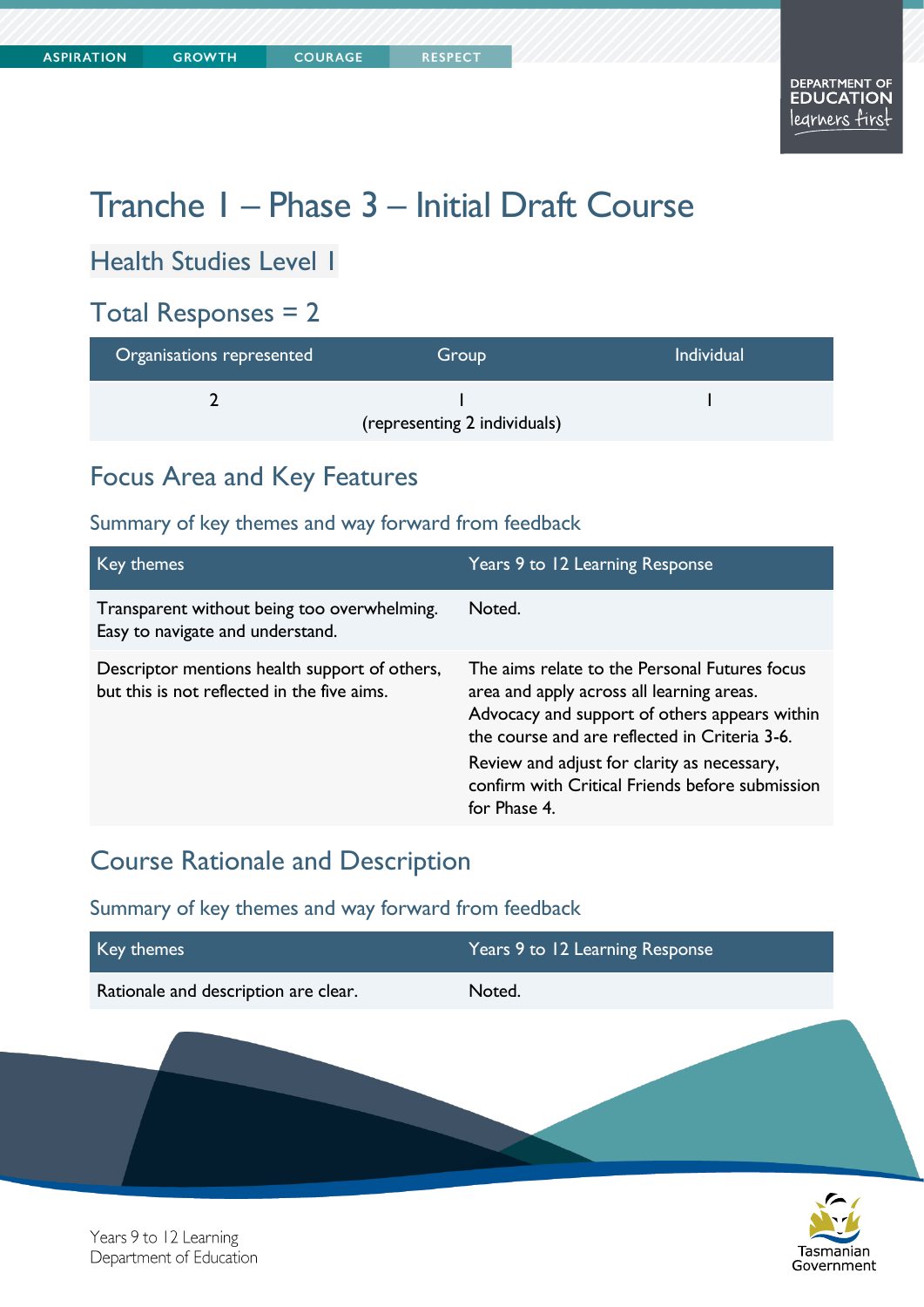## Integration of General Capabilities

### Summary of key themes and way forward from feedback

| Key themes                                                                               | Years 9 to 12 Learning Response |
|------------------------------------------------------------------------------------------|---------------------------------|
| These are appropriate.                                                                   | Noted.                          |
| It is clear how they have been embedded within<br>courses content and learning outcomes. |                                 |

### Pathways

### Summary of key themes and way forward from feedback

| Key themes                                                     | Years 9 to 12 Learning Response |
|----------------------------------------------------------------|---------------------------------|
| Major pathways into and from this course seem Noted.<br>clear. |                                 |

## Course Requirements

| Key themes                                                           | Years 9 to 12 Learning Response                                                                                                                                                                                                          |
|----------------------------------------------------------------------|------------------------------------------------------------------------------------------------------------------------------------------------------------------------------------------------------------------------------------------|
| No suggested resources are provided in the<br>resource requirements. | 'Access requirements' relates to learner profiles<br>required to enter this course.                                                                                                                                                      |
|                                                                      | 'Resource requirements' relates to any<br>equipment, facilities or other specific items<br>required for providers to offer the course.                                                                                                   |
|                                                                      | The Course Implementation Guide will provide<br>some reference materials and, following<br>accreditation, the Community of Practice will<br>be instrumental in helping to develop and share<br>teaching resources and providing support. |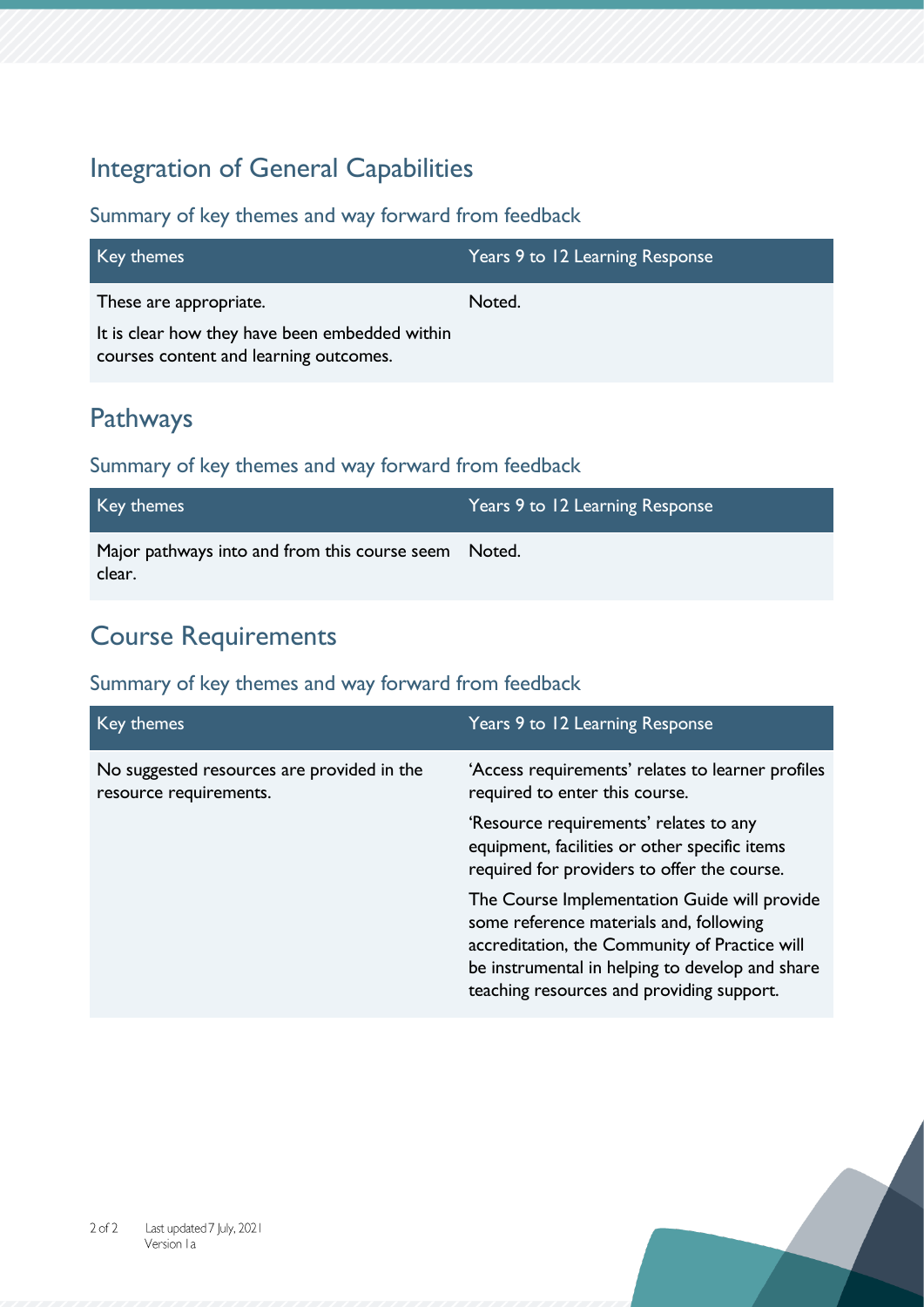## Course Structure, Delivery and Progression

### Summary of key themes and way forward from feedback

| Key themes                                                                                                    | Years 9 to 12 Learning Response                                                                                                                                                                                                       |
|---------------------------------------------------------------------------------------------------------------|---------------------------------------------------------------------------------------------------------------------------------------------------------------------------------------------------------------------------------------|
| Learning outcomes link nicely with independent<br>learning approaches within the course.                      | Noted.                                                                                                                                                                                                                                |
| Structure of course is clear and logical.                                                                     |                                                                                                                                                                                                                                       |
| Opportunities for engagement with focus area<br>features is clear.                                            |                                                                                                                                                                                                                                       |
| No specific pedagogical strategies for<br>implementing the key features are mentioned.                        | Pedagogical approaches to deliver the course<br>will be addressed in supporting documentation<br>(Course Implementation Guide), and<br>Professional Learning which will occur later in<br>the process.                                |
| Grammatical concerns and possible<br>duplication/overlap of terms/topics within<br>Module I Units were noted. | Some topics, terms and issues have been<br>deliberately replicated across modules to<br>highlight connections and extend the focus of<br>learning from personal to considering local,<br>community, national and global perspectives. |
|                                                                                                               | Review and adjust for clarity as necessary,<br>confirm with critical friends before submission<br>for Phase 4.                                                                                                                        |

## Module Content

| Key themes                                                                                                                                                              | Years 9 to 12 Learning Response                                                                                |
|-------------------------------------------------------------------------------------------------------------------------------------------------------------------------|----------------------------------------------------------------------------------------------------------------|
| Key knowledge, skills and concepts have no<br>noted omissions or redundancies.<br>Clarity and rewording suggested for some<br>topics and connections in Modules1 and 3. | Review and adjust for clarity as necessary,<br>confirm with critical friends before submission<br>for Phase 4. |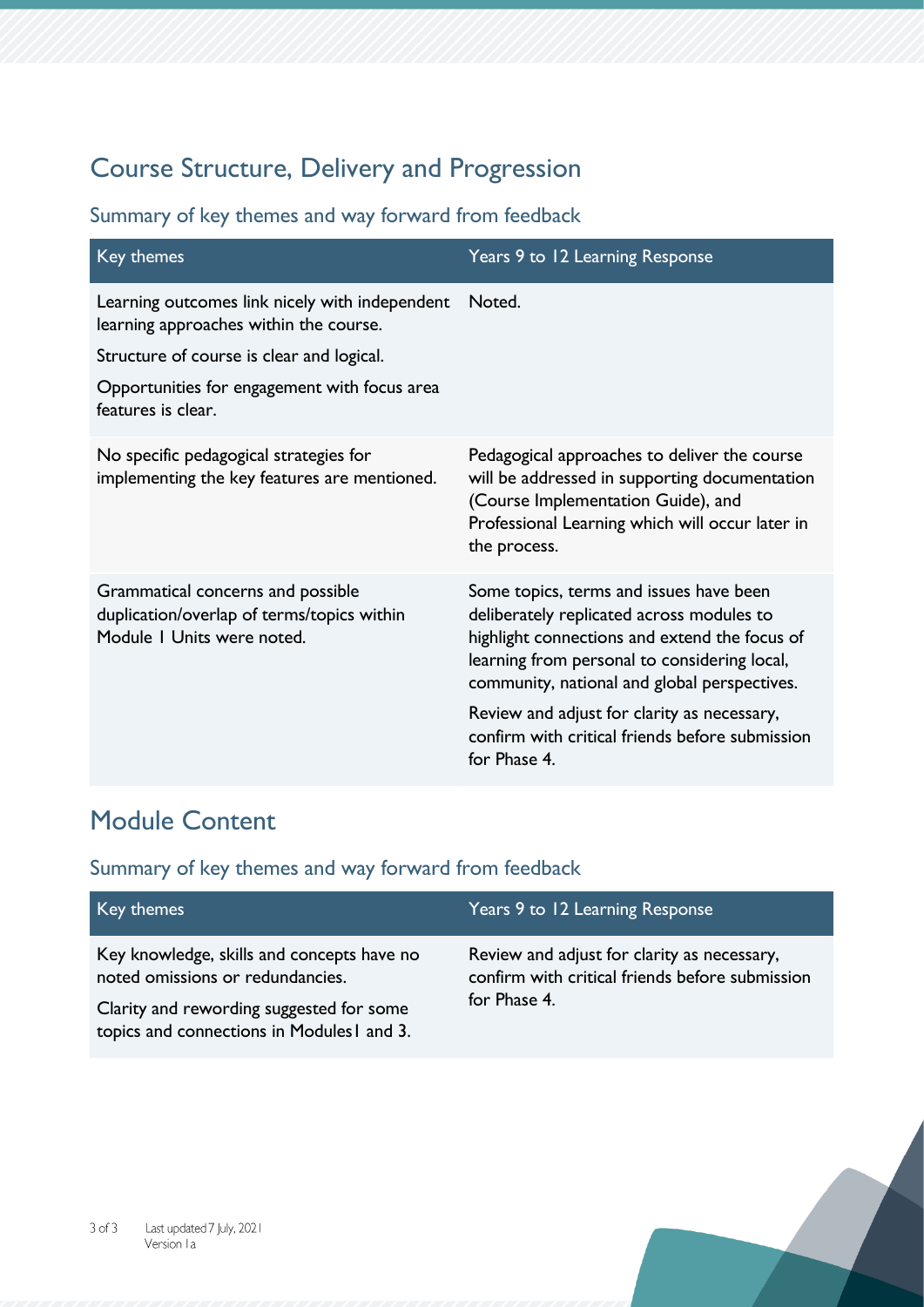## Criteria and Standards

### Summary of key themes and way forward from feedback

| Key themes                                                                                               | Years 9 to 12 Learning Response                                                                                                                                                                                                                                                                                             |
|----------------------------------------------------------------------------------------------------------|-----------------------------------------------------------------------------------------------------------------------------------------------------------------------------------------------------------------------------------------------------------------------------------------------------------------------------|
| Criteria and standards are clear and facilitate<br>clear progressions in assessment of evidence.         | Noted.                                                                                                                                                                                                                                                                                                                      |
| Learning outcomes are the same across all<br>three modules - query whether these should be<br>different. | Common learning outcomes are required for a<br>course. The different details and learning<br>approaches aligned to them are reflected in the<br>criteria and standards.<br>The learning outcomes and criteria will be<br>reviewed and refined for Phase 4.                                                                  |
| Wording of standards may be confusing to<br>students and hard for them to differentiate<br>between.      | The course document is aimed at providers and<br>professional educators as the audience.<br>Teachers will be expected to help translate the<br>standards as part of their work in supporting<br>students.<br>Review and adjust for clarity as necessary,<br>confirm with Critical Friends before submission<br>for Phase 4. |

## Appendix 1 - Line of Sight

Summary of key themes and way forward from feedback

| Key themes                              | Years 9 to 12 Learning Response |
|-----------------------------------------|---------------------------------|
| The Line of Sight is clear and aligned. | Noted.                          |

### Appendix 2 – Alignment to Curriculum Frameworks

| Key themes | Years 9 to 12 Learning Response |
|------------|---------------------------------|
| N/A        | N/A                             |